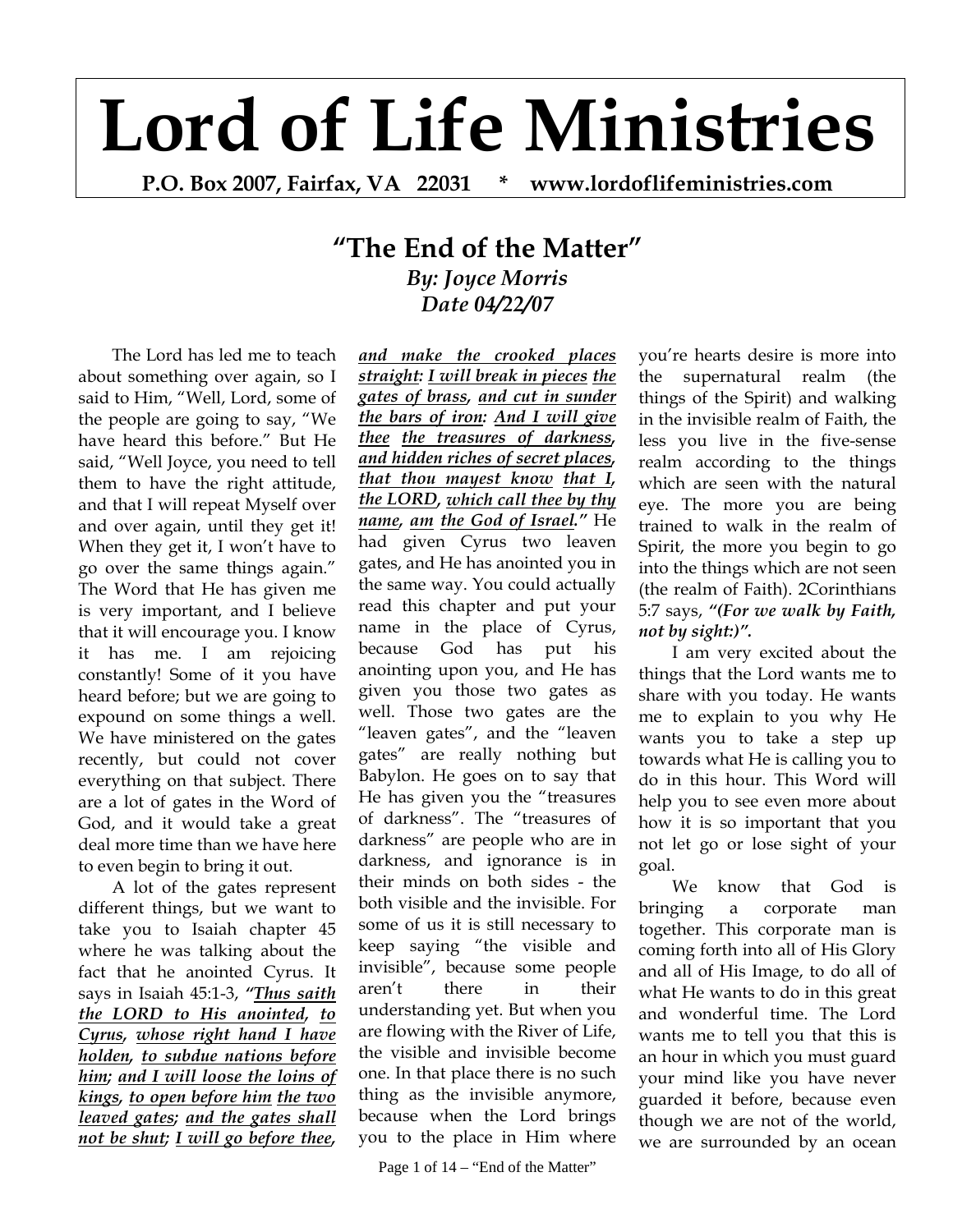of thoughts in the world. The system of the world today is escalating more and more with fear, doubt, unbelief, anger and hate.

You can usually tell where you are in the Lord by your thoughts. If your thoughts are continually on something in this world or a situation in your life, then you can know that you have gotten off track. You are worshipping whatever it is that is on your mind so much. When you really walk with the Father, when you get up in the morning you are going to be thinking about Him. This is also a way to know that you are in tune with, and sensitive to His voice and the leading of His Spirit.

Today we are going to be teaching on several things about knowing the voice of God. There are many people who don't even know God's voice; let alone, obey it. We are going to see the importance of knowing His voice and the importance of being obedient in this hour.

Last Thursday the Lord spoke a word, and I knew it was from Him. We are not going to go into detail, but He was ministering to the whole body, not just one individual. He was ministering to all of us, and said that there is still some stubbornness that is in each and every one of us; and in some there is more than others. He said this is a time that you and I cannot be stubborn. This is a time of humility. This is an hour to respect Him and who He is, as well as the fact that what He is saying is true and real!

We were ministering on a Word in Deuteronomy chapter 28 where the Lord said that He had

told them that they would do His commandments and if they would obey His voice, then His blessings would overtake them. Deuteronomy 28:1-2 says, *"And it shall come to pass, if thou shalt hearken diligently unto the voice of the LORD thy God, to observe and to do all His commandments which I command thee this day, that the LORD thy God will set thee on high above all nations of the earth: And all these blessings shall come on thee, and overtake thee, if thou shalt hearken unto the voice of the LORD thy God."*  This is what is getting ready to happen to God's people.

God told us at the beginning of this year that, "I will bring things to an end." He also spoke to us recently during a Thursday morning meeting and said, "There are some things that have been in your life that cannot be any more. There are even some things within certain individuals that they have been secretive about, but these things are not going to happen any more." He said, "Now is My time! Now is My day! Now is My hour! I said in the beginning that I am going to bring some things to an end, and in order to bring those things to an end, you are going to go through another change."

That means some more fire. Change is good. In order to bring those things to an end, and for you to come into a realm in which you have more blessings; even blessings to overtake you; even the promises of God that He said He will fulfill (and He will fulfill them—you must never lose sight of those promises because God said that He will fulfill them). He wants you to

understand that obedience is very important for you and me.

I looked in the Webster Dictionary to see what "stubbornness" represents. It was very interesting and very simple. "Stubbornness" means being unruly, and determined to exert one's will. Some are more stubborn than others. Sometimes of us are hard-headed, and God has to take the hammer (which is the Word and the Spirit) and hit us a little bit harder. He hammers it with love and compassion. He is always saying, "Won't you just yield to Me, because all I want to do is give you the best? All I want to do is let My blessings overtake you, and the only way that is going to happen is for you to learn to obey My voice." "Stubbornness" also means: to be determined to exert one's own will; not easily persuaded and resistant to the word; resistant; difficult to handle and very hard to work with; characterized by perseverance.

Now we know today, and the reason He is saying for you and me to guard our minds, is because in the world what is happening today is nothing but rebellion and disobedience, anger, fear and unbelief and all these thoughts are characteristic of people who are in the world. That is why you need to understand that you are in an ocean of thoughts. He says, Guard your mind. Don't let anything come in your mind to take you off track. Recognize that thought that is not bringing any life and know that it can't be from God because God's thoughts are life, God's thoughts are peace, God's thoughts are nothing but the mind of Christ that can only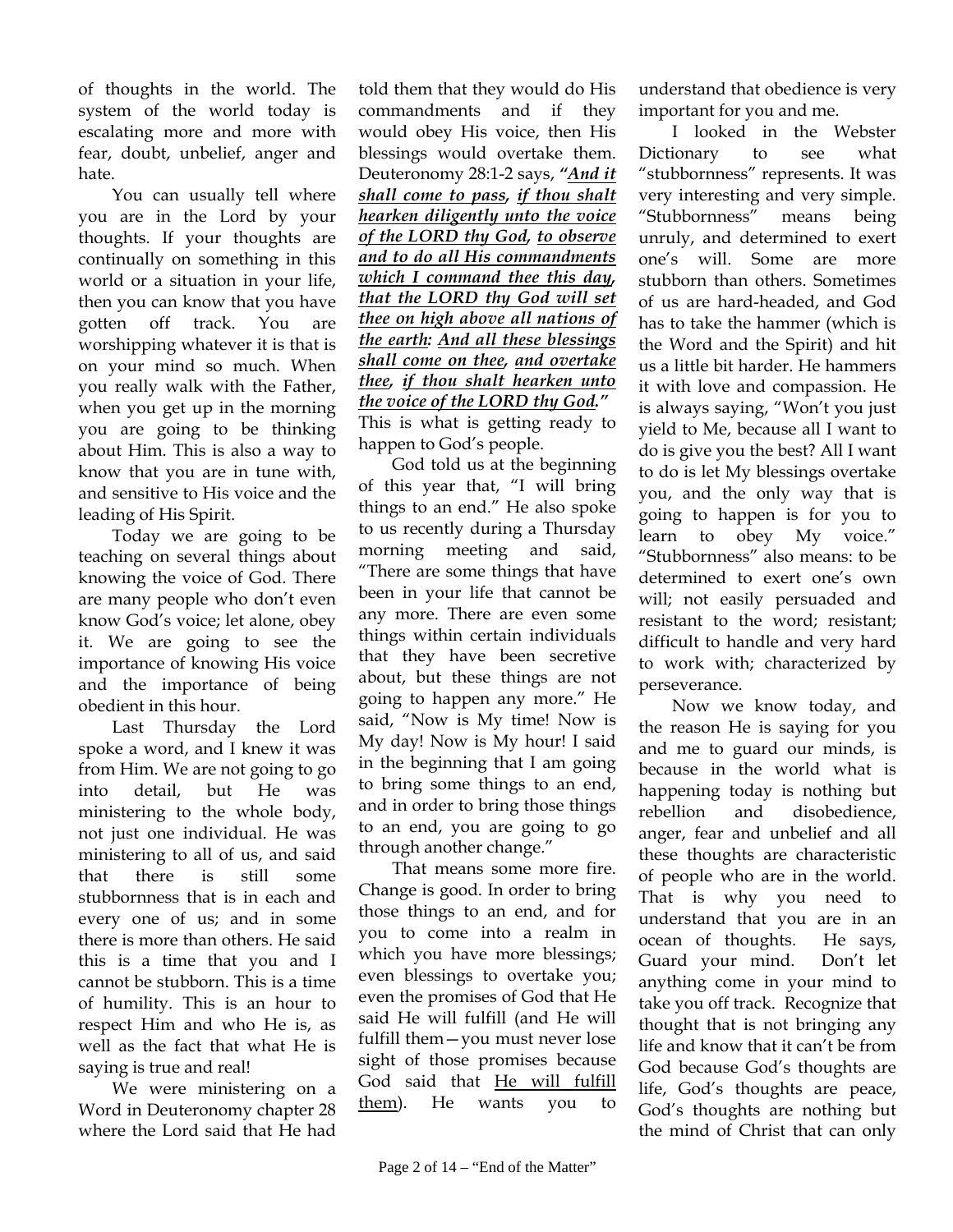bring you life and peace. Any thought that is overtaking your mind and you are thinking so much on that, no matter what it is, job, family, finances, it can be anything that is trying to get you off track to the point that it consumes your mind. Basically that is where the serpent is, because remember I told you that God is trying to bring you to the place where you don't give the serpent any more food to eat on, that you start starving him. The way you starve him is to know that he is a thief, he is a liar, and there is no truth in him. The only thing that he can talk to is the soul. The soul is your will and your emotions. You need to understand that that is not bringing any life, that you are here, and everything you are to do is to be done as unto the Lord. We are to do everything as unto Him. 1Samuel 15:23-24 says, *"…Behold, to obey is better than sacrifice, and to hearken than the fat of rams. For rebellion is as the sin of witchcraft, and stubbornness is as iniquity and idolatry…".*

 I am going to go into some teaching to help you understand that rebellion is as the spirit of witchcraft. Stubbornness is also idolatry. It is also a person who has that iniquity in their life. The Lord is really dealing with his sons right now because He wants total obedience. Some of us have been so set in our own ways. We are so set in our old ways and our old pattern of thinking, and we just really determine to have our way. God has been patient with you and me. He has been riding the beast for a long time, and He is bringing you to the end of all of your will, to where you become nothing but totally one with Him and there is just one will operating out of you every day of your life. When that happens, I know that that is when the manifestation of His sons will take place. It will happen when He finally brings His sons to the place where all the stubbornness is totally consumed and all the rebellion is consumed. The reason the stubbornness is still there is because you don't respect Him enough. Fear and respect go together. To fear God means to reverence Him and to respect Him. So when you start learning to respect Him more and reverence Him more, you automatically obey His voice.

 Basically, everyone in this room is called to the high calling in Christ. You have been called to the highest calling that there can be in God. You have been called to all that there is in Him, and that is His glory. You have been called to be His priests and His kings in the earth, which is the most wonderful calling for you and me to have. Therefore, He is telling you to forget those things which are behind because even today is a new day. He wants you to grasp this word today no matter where you are, and He wants you to understand exactly what it means to respect Him. In order to respect Him, you must obey Him. You and I must come to the place where we have no fear of losing our own lives. You will come to the place where you will do like Ezekiel when God told Ezekiel to lie on his side for a year, and you will obey God no matter how it looks, no matter what you think, but you are going to obey the voice. You will come to the place where you will be like Daniel. He had no fear for His life, but He respected God more than he respected the people and the king who were there. He respected his heavenly Father more. Today you see the generations who have grown up and are disrespectful toward their family. If you have kids yourself, you know how it feels for them to disrespect you. You have shown them love and compassion and mercy and you correct them every now and then, and then they totally disrespect you. They get very rebellious when they come into their teens. So you can understand how God gets grieved because it resembles how you are grieved by these types of actions from your children because you know in your heart what is best for them. There is so much disrespect going on today in families, in husbands and in wives. Families today are breaking up, and there are divorces because there is no respect for one another. The body of Christ today does not want to lay their differences down. They don't want to lay down their beliefs, and they don't want to lay everything down and understand that there is one God, one faith, one Lord and one body. We are a part of each other and need to respect one another. Even today there is not a respect for God. We start respecting one another when we begin to respect our heavenly Father. As we really respect Him and begin to understand that He is who He is, and what He says will come to pass, and He doesn't change His word, and He never does and that is what He did to Israel. He told them, "I will bless you and My blessings will overtake you if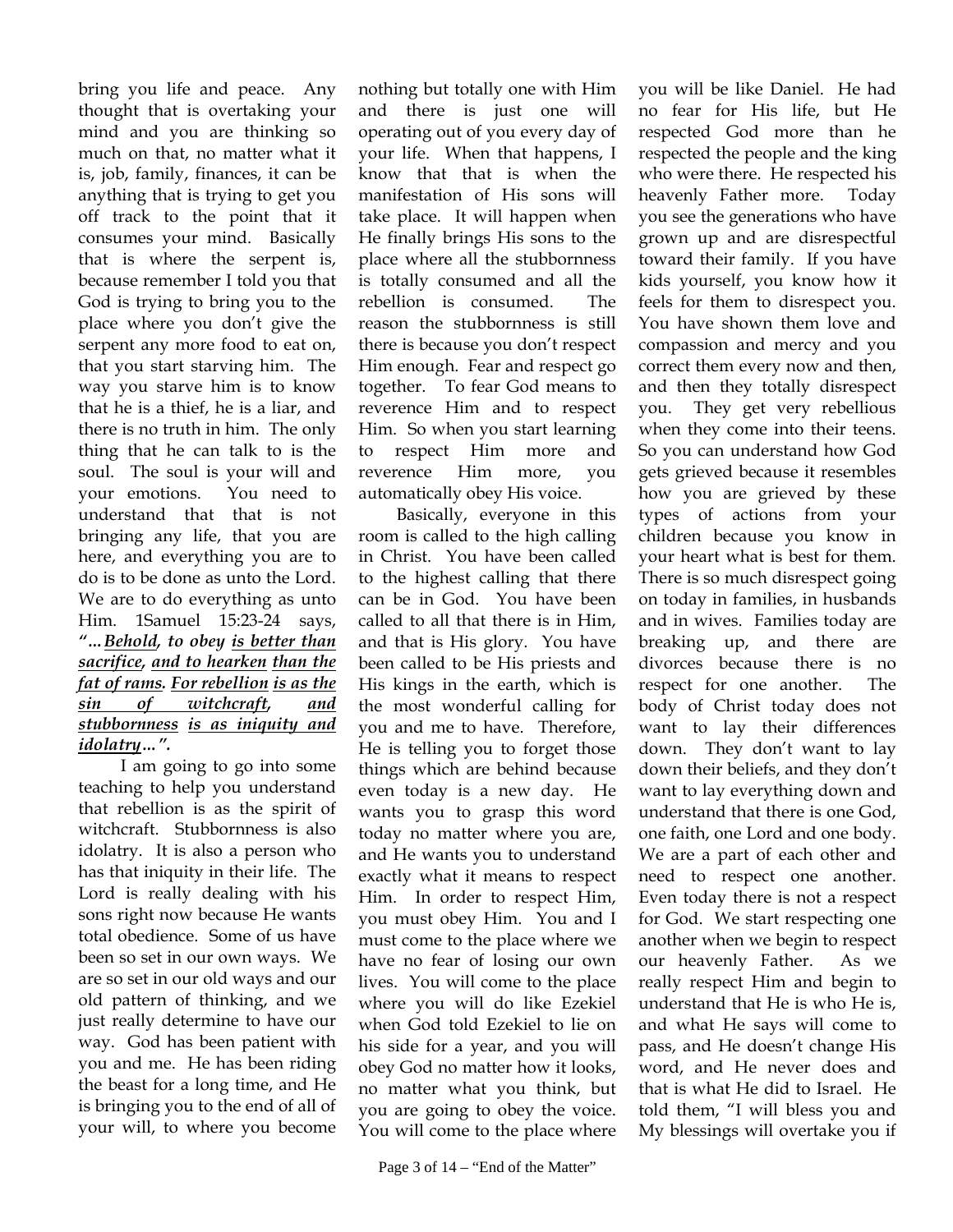you will obey My voice." He even told them what would happen to them if they didn't obey Him. Samuel was positioned in as king and so have you. You have been positioned to be a part of that company of kings and of lords. But Christ is the King of kings and He is the Lord of lords, and He will always be the number one king. He will always be the High Priest. He has made you a king, He has made you a priest, and therefore, He is saying He wants us to respect Him because He has so many glorious things in store for us. Those who stand in the end and have gone all the way and obeyed the Lord, we are going to show you, the understanding, to give you hope, to give you the desire to obey Him more than you ever have in your entire life.

 I know you cannot obey Him in your own strength, but you can obey Him as you yield to the Christ who is in you, and through Christ you will arise and accomplish what God wants to accomplish in this day and time.

Sometimes it is not easy to obey the Lord, particularly when you see you are ready to lose your life. But you can see many, many people in the Old Testament and the New Testament who had no fear for their lives because they loved God and knew God meant what He said. They respected Him, and they automatically obeyed His voice. You don't get there right away, but through the process, God begins to bring you to the place where you become more obedient to Him. God gave Saul instruction. We have mentioned this before, but there are a couple of things that really

stood out to me. I just want to bring it out to you because he was a king. You need to read 1Samuel chapter 15 for yourself, but in 1Samuel 15:17-25 it says, *"And Samuel said, When thou wast little in thine own sight, wast thou not made the head of the tribes of Israel, and the LORD anointed thee king over Israel? And the LORD sent thee on a journey, and said, Go and utterly destroy the sinners the Amalekites, and fight against them until they be consumed. Wherefore then didst thou not obey the voice of the LORD, but didst fly upon the spoil, and didst evil in the sight of the LORD? And Saul said unto Samuel, Yea, I have obeyed the voice of the LORD, and have gone the way which the LORD sent me, and have brought Agag the king of Amalek, and have utterly destroyed the Amalekites. But the people took of the spoil, sheep and oxen, the chief of the things which should have been utterly destroyed, to sacrifice unto the LORD thy God in Gilgal. And Samuel said, Hath the LORD as great delight in burnt offerings and sacrifices, as in obeying the voice of the LORD? Behold, to obey is better than sacrifice, and to hearken than the fat of rams. For rebellion is as the sin of witchcraft, and stubbornness is as iniquity and idolatry. Because thou hast rejected the Word of the LORD, He hath also rejected thee from being king. And Saul said unto Samuel, I have sinned: for I have transgressed the commandment of the LORD, and thy words: because I feared the people, and obeyed their voice. Now therefore, I pray thee, pardon my sin, and turn again* 

 You can see in the Word that God gave him instructions and sent a prophet to him. He sent this prophet to give him instruction. He followed some of the instructions, but he didn't follow all of them. That is when the prophet came to him and told him that rebellion is as the spirit of witchcraft, and stubbornness is as idolatry and idols. So, you have an idol. What is the idol? You are. You become the idol when you disobey God. You put yourself above God. Do you understand that? You put yourself before Him. When you put yourself before Him, you worship yourself. That is the sin of perdition. 2Thesalonians 2:3-4 says, *"Let no man deceive you by any means: for that day shall not come, except there come a falling away first, and that man of sin be revealed, the son of perdition; Who opposeth and exalteth himself above all that is called God, or that is worshipped; so that he as God sitteth in the temple of God, shewing himself that he is God."* The son of perdition is the self that is inside you that makes the decision "I will rule in this temple today and I will do what I want to do and not let the Almighty God take His rightful place in me." Some of you here over the years have grown and matured, but in order to go into this next place, and this next place He is taking us in is nothing but the full manifestation of who He is. It is power unlimited. Basically you will be walking among people, and you won't even have to say a word. They will get healed as you just look at their eyes and your eyes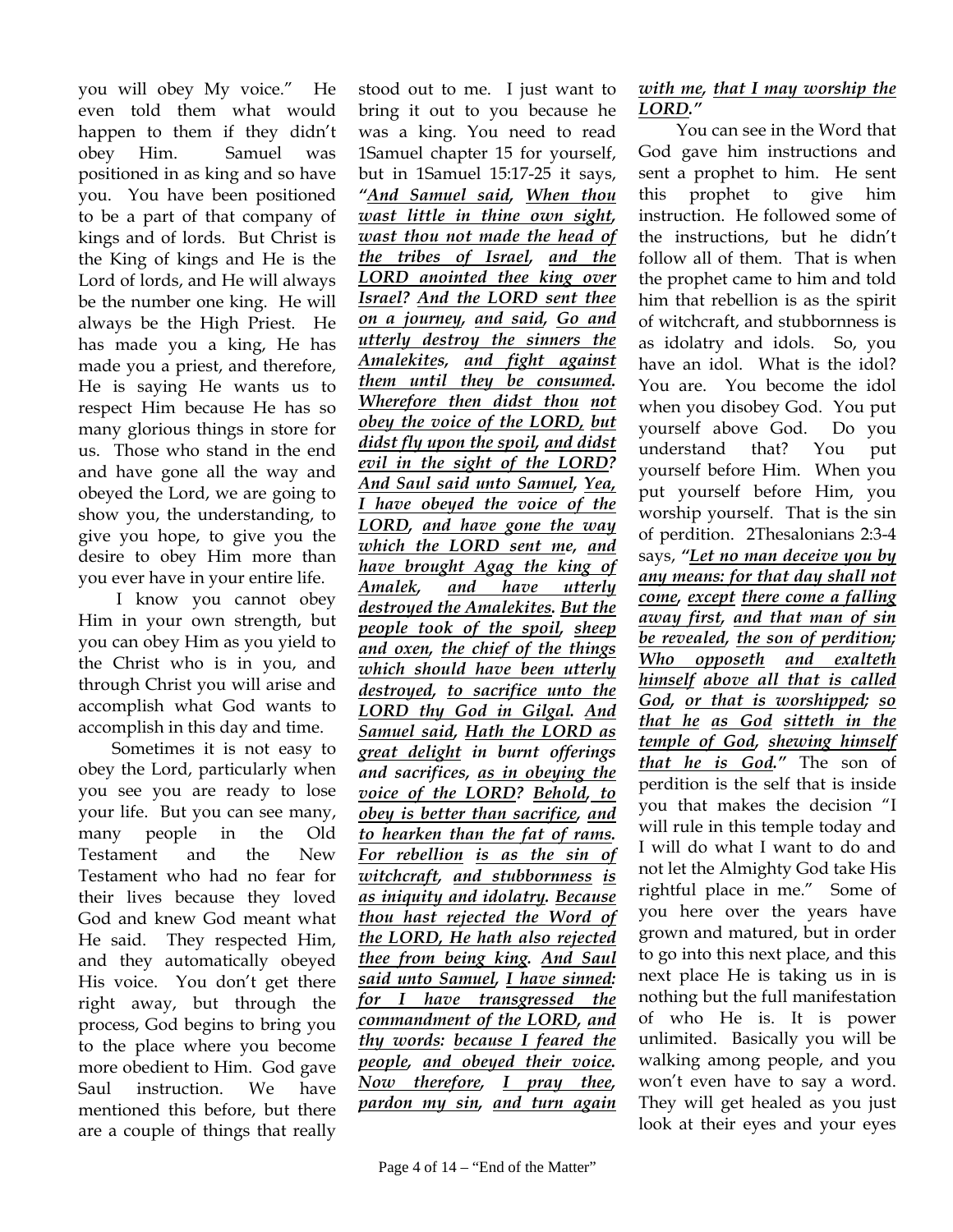make contact with their eyes. You will even be able to hear their thoughts and know what they are thinking. I am getting a little ahead of myself because the Lord is showing me that what is going to happen is that you will be known throughout all generations. Throughout all generations you will be known. They will know you. They will see you and they will look at you, and they will say, "This is an individual who stood up to the end. This is an individual who worked out his salvation in fear and trembling. What does that mean? Working out your salvation is your body, your soul and your spirit. Never, never give up to what God has promised you. Don't give up. Don't lose your hope no matter what circumstances you face. That is why everything is escalating now. The darkness is escalating, taking over the minds of young kids, taking over people's minds, and it is doing so because it knows it doesn't have a whole lot of time left. I'm getting very excited about the whole thing.

Saul did admit that he disobeyed God. But he tried to defend himself by saying, "Hey, I did this much." But then the prophet came in and said, "But you still didn't fully obey the voice of the Lord." Then Saul suddenly realized he had sinned against God. He thought that maybe if he repented he would remain as king. But the Lord said no, you are going to be removed because Saul represents the carnal man who always wants his self-will and stubbornness to prevail. Whatever situation you go through in your life, what God

is trying to do is to bring a complete end, a total end to that stubbornness and that will that is within us. He is bringing an end to it because you are that clay and He is the potter, and He is shaping you and making you into His image. Therefore, you must understand that you cannot ever let any discouragement that tries to come in your mind, that tries to come in your heart, and tries to cause you to get discouraged, you cannot let it consume you. I have seen this over the years. I have seen people who go through the fire. They go through the tribulation, and many of them walk away from what God has promised them. They give up the promises. They are like Esau. They sell their birthright. Hebrews 12:16-17 says, *"Lest there be any fornicator, or profane person, as Esau, who for one morsel of meat sold his birthright. For ye know how that afterward, when he would have inherited the blessing, he was rejected: for he found no place of repentance, though he sought it carefully with tears."* 

Don't sell your birthright. This is not a time for you to be a man or a woman of this world. No, no. This is a time of perseverance. This is a time of pressing in. This is a time of moving forward. But I have seen those who go through different things. Bitterness enters in. Anger enters in, and you get upset, but you can turn that around and understand that this situation is to bring things better in your life, to accomplish more and greater things in your life and also where He can be who He is in you and me. God does not want you to ever get bitter.

He does not want you to get angry. You can get angry, but don't let the sun go down on the anger. He has been teaching you this for some time.

I want to get to the point I need to touch on. I am just going to read some scriptures. I would like to go to Jeremiah 7:23-24. Jeremiah 7:23-24 says, *"But this thing commanded I them, saying, Obey My voice, and I will be your God, and ye shall be My people: and walk ye in all the ways that I have commanded you, that it may be well unto you. But they hearkened not, nor inclined their ear, but walked in the counsels and in the imagination of their evil heart, and went backward, and not forward."*

So this is not a time for you to go backward. This is a time where God is trying to usher you into a place in Him, and this is a time to go forward, and the young ones who have just come in now, the Lord just said that He is being more firm with the older ones who have been in for a long time. He said that on Thursday, that there are some things that He is not going to put up with any more, that He has put up with it a long time, but He is not going to tolerate it any more. He said I want it to come to an end because this is the hour for Me to take My rightful place because the darker it gets, the more God wants to come on the scene with a greater power and a greater manifestation of who He is. So He is trying to get you to understand the importance of your position. What is your position? Your position is to rule and reign with Christ. Your position is to understand that you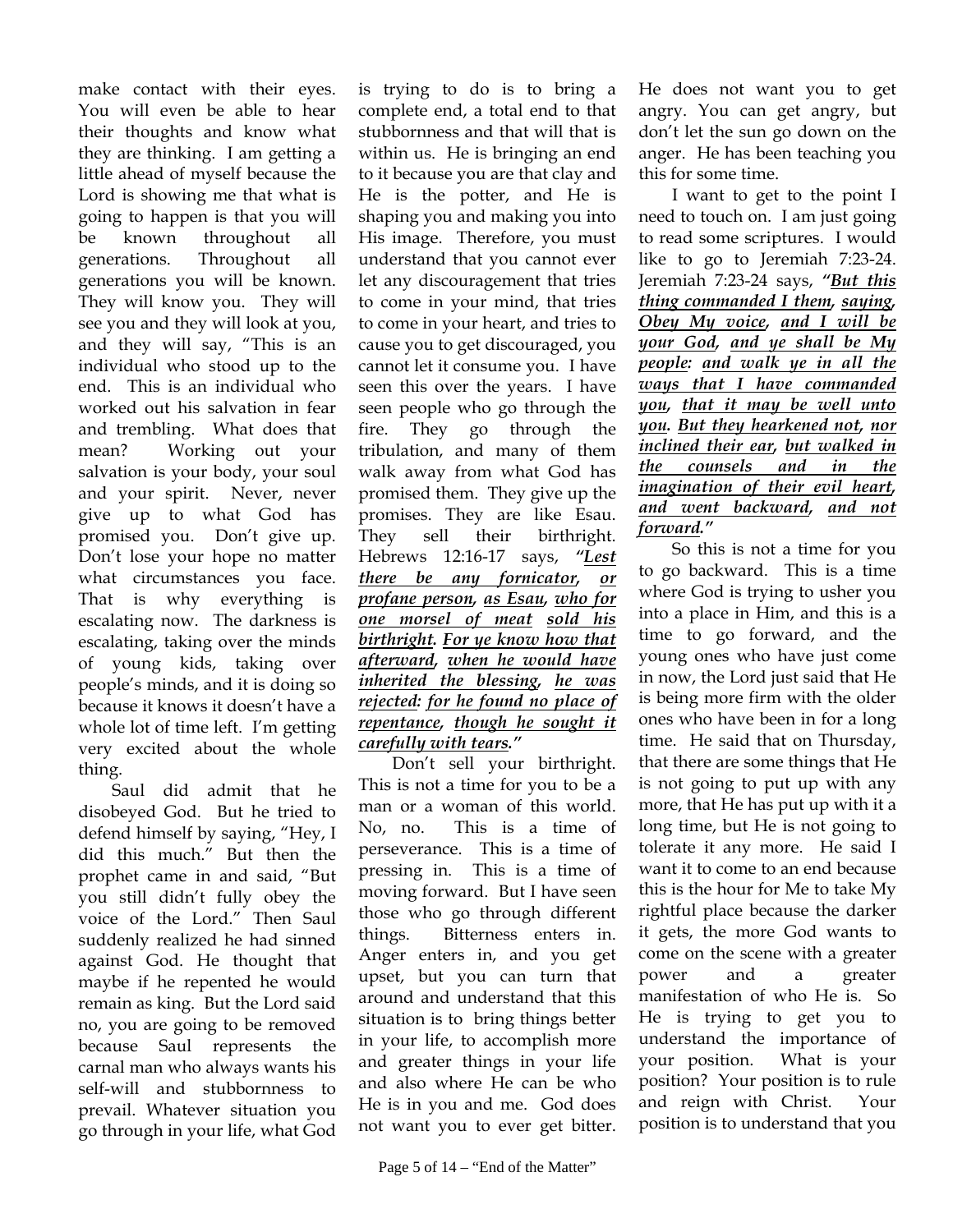are here for His purpose and not your own. Your position is to go within when He tells you to go within and allow him to intercede through you and allow Him to minister to creation. For the younger ones, it takes time for you to know His voice. The Bible says My sheep know My voice. It doesn't say the lambs. But My sheep know My voice. There is a maturity and a growth where you come to a place that you know His voice. In fact, when you have matured, it says My sheep will not listen to a stranger. You have to understand that there are many voices in the land today. There are a lot of voices being heard in the world today. There are many voices, and the Lord wants you to hear that still, small voice. His voice comes in different ways. His voice is coming today and speaking to you whether you believe it or not. Maybe some of you say well I have heard this before, but that is the wrong attitude. You have to have the attitude that I need to hear this again because apparently I am not doing what He wanted me to do or this would not be coming out again. He does not want anyone reading this to miss it. You are not going to miss salvation. That is not what I am talking about. But you are going to miss being a part of those who really go all the way, who understand what I am saying, a company of the overcomers. It is the one new man that He is creating, and it is a corporate man, and they are coming forth, and you become His voice. The word even talks about it in Proverbs. You need to read it. He even gets angry at those who will not listen to the

voice of His teachers. He gets very upset and He tells you what is going to happen there. Proverbs 5:1-13 says, *"My son, attend unto My wisdom, and bow thine ear to My understanding: That thou mayest regard discretion, and that thy lips may keep knowledge. For the lips of a strange woman drop as an honeycomb, and her mouth is smoother than oil: But her end is bitter as wormwood, sharp as a twoedged sword. Her feet go down to death; her steps take hold on hell. Lest thou shouldest ponder the path of life, her ways are moveable, that thou canst not know them. Hear Me now therefore, O ye children, and depart not from the Words of My mouth. Remove thy way far from her, and come not nigh the door of her house: Lest thou give thine honour unto others, and thy years unto the cruel: Lest strangers be filled with thy wealth; and thy labours be in the house of a stranger; And thou mourn at the last, when thy flesh and thy body are consumed, And say, How have I hated instruction, and my heart despised reproof; And have not obeyed the voice of my teachers, nor inclined mine ear to them that instructed me!"* I am going to give you a

bunch of scriptures at the end because you need to study it for yourself. It is very important when the Lord is teaching His Word by the Spirit that you take heed and listen, because apparently there is still more stubbornness there, and there is some in everyone reading this. Just don't say you have no more stubbornness because if you did not have any more stubbornness, then I would be looking at the full manifestation of Christ. Some have more than others.

This is really a day for humility, not a false humility. You can come here and act humble all you want to, but how humble are you when you are at home or on your job or in the store? What kind of behavior do you exhibit in your life? Always know that God is right. He is always right. He is never wrong. Of course, I tell Him sometimes I would like to do it a little differently. Couldn't you have just done it that way, Lord? Or why did you have to do it that way, Lord? He is something else. You never know. And just like Joseph, I mean bless his heart, Joseph was an individual who had the king give him everything that was in his home. The king told him everything I have is yours. This is what God has done for you and me. Everything that God has is yours. He has given it to you. It is all yours. Everything! He didn't leave anything out. You have inherited. You are joint heirs with Christ, so He has given it all to you. It is just that it is not all flowing out of us constantly. But He has given it to you. Joseph understood that, and there was a woman all the day enticing him. Genesis 39:6-10 says, *"And he left all that he had in Joseph's hand; and he knew not ought he had, save the bread which he did eat. And Joseph was a goodly person, and well favoured. And it came to pass after these things, that his master's wife cast her eyes upon Joseph; and she said, Lie with me. But he refused, and said unto his master's wife, Behold, my master wotteth not what is with me in the house, and he hath committed all that he*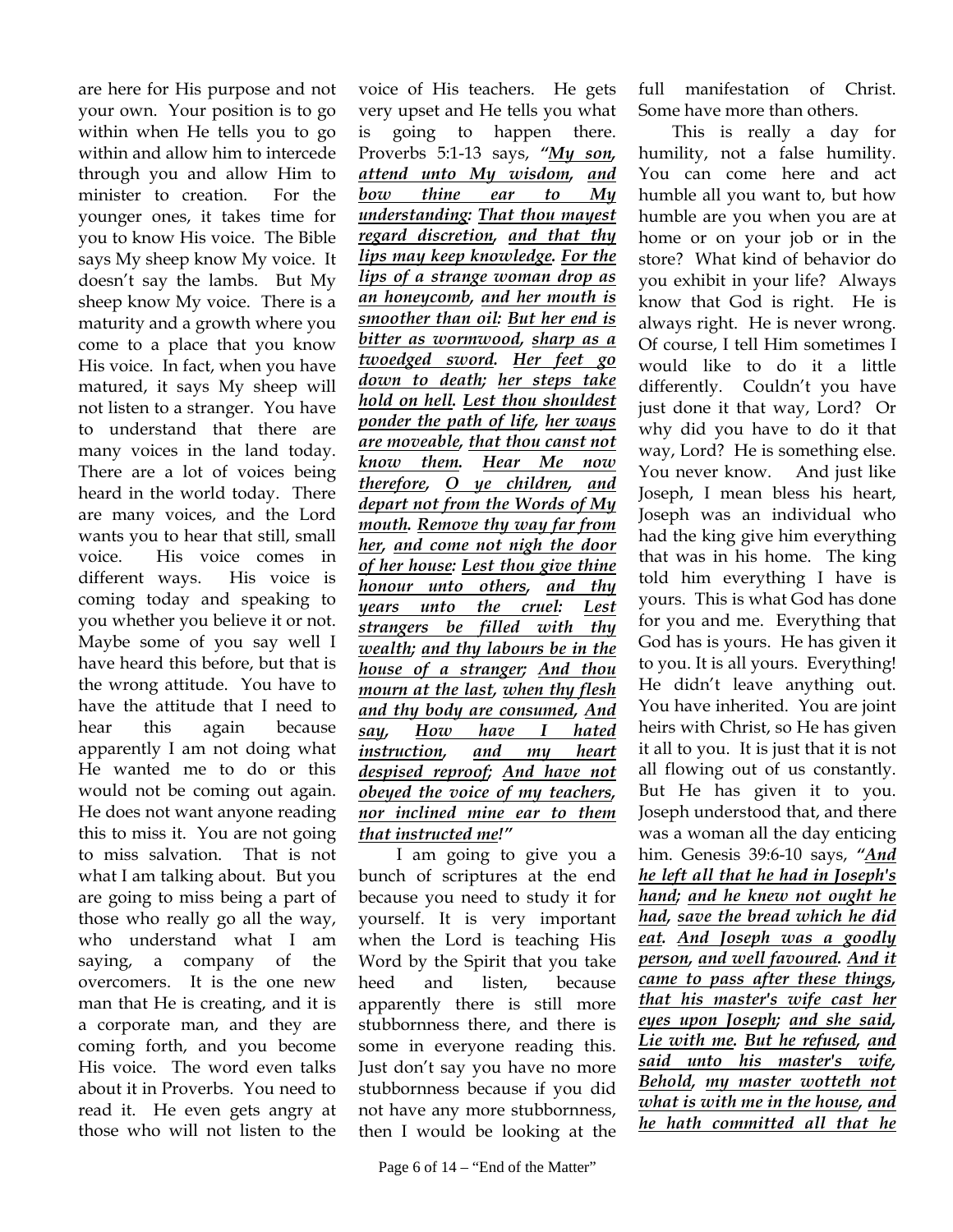*hath to my hand; There is none greater in this house than I; neither hath he kept back any thing from me but thee, because thou art his wife: how then can I do this greatwickedness, and sin against God? And it came to pass, as she spake to Joseph day by day, that he hearkened not unto her, to lie by her, or to be with her."*

Your soul will always be enticing you with thoughts. Your soul is always doing this because it wants to be pampered. It wants to be taken care of. Well, you do have to brush your teeth, and I am glad you put your clothes on today because one of the prophets had to walk around naked for a few days. No clothes, no shoes, whoa! But he obeyed God. Now, I don't think He would take it that far with us, okay? Ha! We would be thrown in jail. Don't take that word that I said literally for you to go out and do that. What I am saying is that we are to be led by the Spirit. When the Father says for you to do certain things, you need to obey even though it doesn't make any sense sometimes. It is important that you know that you are walking in faith and the way you can know that you are being obedient to His voice, is you have to understand that a lot of it you already know because it has already been worked in you. In fact, you don't have to be told that you have to forgive someone. You don't have to be given a word to tell you that it necessary for you to forgive someone. No! He told you in the Word. You know it. You know the Word, so the Word is His voice, so you don't have to wait on Him to tell you to forgive that person. You

don't have to wait on Him to tell you to lighten up. The Bible says that we are to serve Him with gladness. So how many of you are serving God with gladness and with joy? How many of you are excited when God is asking you to do certain things? Are you joyful about it? Are you singing? Are you happy? Or are you burned out and grumbling and complaining all the time? If you are, then He does not recognize it and you don't get any credit for it. You see, it is the attitude! It is the attitude that we have to have in our thinking.

Galations 6:9 says, "*And let us not be weary in well doing: for in due season we shall reap, if we faint not."* Sometimes we become weary in well doing, but God says for you and me not to become weary in well doing because in due season we shall reap. What I am saying to you today, is this: don't be weary in well doing, don't be weary in taking your position in Him, don't be weary in respecting Him more than you ever have in your life. Don't be weary in making Him number one in all your decisions.

If you know that something is pulling you into a direction where there is a lot of darkness, you need a lot of confirmation on that because the darkness is wanting you to come there because what is in the invisible realm wants to control you. When God moves to deliver an individual, guess who is going to show up. The darkness is going to show up one or two days later. When God moves here to deliver people, I've watched it for years, and release them, guess what? The thief is waiting to steal. The

thief is waiting to lie and take what you just received – that incorruptible seed so that you will lose it because he needs food, he needs something to eat on, which is the flesh and the carnal mind. Therefore, you need to recognize that and understand it because the more you press into God, the more you see that all hell breaks loose. Have you ever noticed that? It all breaks loose because the blessings are getting ready to come around the corner. So because of what is happening on the horizon, there is a lot that is trying to take people off the course that He has brought them into. So, for you to understand that when you hear those things after a deliverance, then you are cautious because you don't want to be pulled in the wrong direction. I am not trying to put any fear in your mind. I am just trying to tell you how it works. I am trying to tell you there is always something there like there was in Joseph's life. Read Genesis chapter 39 for yourself again. The woman was pressing him daily, but he said why should I lie with you when the king has given me everything in his whole household? Why should I sin against almighty God and lose what I already have and have already been given? Joseph understood that, and he was placed in the king's prison. That is where you are. You are in the king's prison. You are in God's prison, and you have become a prisoner unto the Lord. To be a prisoner unto the Lord, you understand that you do not have a free will any more. You have a will to choose to obey Him. Yes. Then it comes to the point where you don't even have a choice.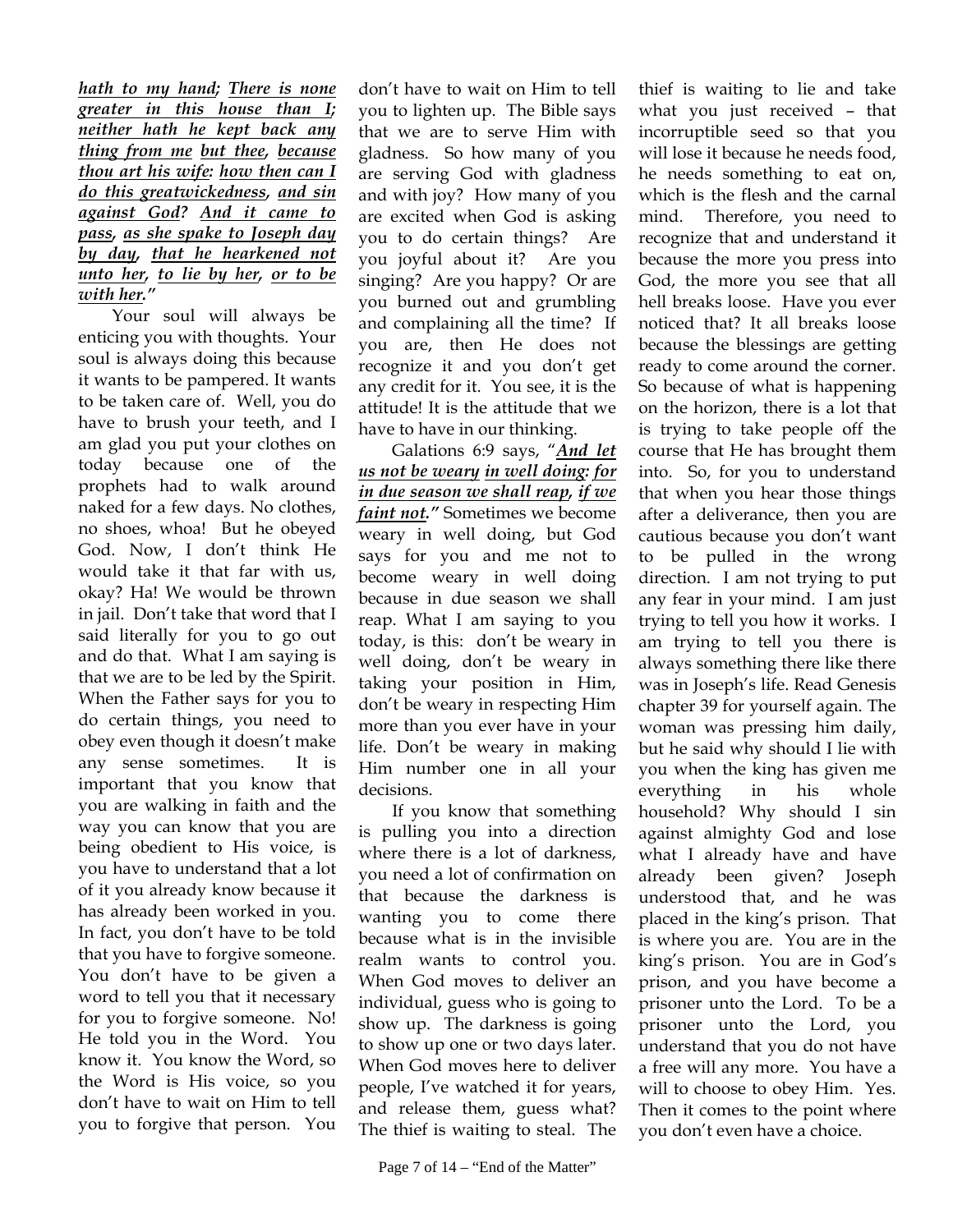Now, Peter, because he was obeying the Lord, got thrown into prison. He was going to get hung the next day. All of you know this, but this is for some of the young ones. He was sleeping. He was in chains and in bondage and there were two guards and whatever else there was in prison. Was he worried? Do you want to know why he wasn't? I will tell you why. Because he had received a prophecy from the Lord in John 21:18, and in Jesus told him, *"Verily, verily, I say unto thee, When thou wast young, thou girdedst thyself, and walkedst whither thou wouldest: but when thou shalt be old, thou shalt stretch forth thy hands, and another shall gird thee, and carry thee whither thou wouldest not."* The Lord was saying to him, "Peter, when you were young, you will gird yourself. But when you become older, he was basically saying, you won't gird yourself any more. You will no longer have a will when you become an old man, I will take over and you will go places that you don't want to go. Do you follow what I am saying? When he was in prison, he was still a young man, and he knew that word had not been fulfilled. So what I am trying to tell you is that you cannot give up the promises that God has given you, no matter what you are going through, no matter whether it is a roller coaster or whatever, you cannot give up that word because you must understand that it is the word of God that will sustain you through it all. When the angel appeared to Peter, the first thing that the angel said to him was Peter, gird yourself. So that let me know that he was not older,

but he was still a young man. That is why he was asleep. That is why he was resting in his soul and in his mind. He wasn't worried. The disciples were praying for him, and they were praying and praying. I thought this was really cool. An angel appears, and it was really cool. Today's modern people think that the houses we have today with the garages that go up and down and the gates open automatically are really something, but God had his automatic things opening up back then. So it wasn't invented in our time. God invented it back then and opened up the gate for Peter, and Peter was in such a daze that he didn't realize that he was out of prison until he came out and went through the gate. Then it dawned on him – hey, this is real! But let me tell you, when he got out, if you get out of prison and you are not supposed to get out of prison, well guess what? You are going to try to go somewhere because you know they are going to come after you. They are looking for you. So the disciples were all in homes and scared for their own lives because there had been killing. They had already killed Stephen. So Peter in Acts 12:13-16 (you can read it for yourself), comes knocking at the door, and a young girl by the name of Rhoda went to the door. He's knocked at the door because he wanted to get in. He didn't want to be left out in the street because he knew they were going to come looking for him, and he knocked on the door. Do you think she would open it up to him? No! She recognized that it was his voice, but she didn't open up to him at all, and you can just imagine that he was standing out there, thinking why won't they open the door? Well, what is she doing? She is running to the disciples so excited, saying oh it's Peter! Peter is here! You know how we women are. We just get so caught up sometimes, and we don't think about the other stuff, and we are so overwhelmed and everything, and the disciples are saying, it's not him. It's not Peter. No, no! And here she is trying to convince them, and Peter is out there, hey, I've got to get in. they are coming! I'm trying to give you a picture of what it was like. Do you know what the disciples said to Rhoda? That's not Peter. That is Peter's own angel. That is him that is knocking on the door. It's Peter's own angel. Everybody reading this has your own angel. You see, they understood this is the natural realm. And they said it couldn't be him. He is definitely in jail. And they were praying for him, but they could not believe the fact that it was him and they believed it was an angel out there knocking on the door. But finally they went and opened the door to Peter.

Learning to know the voice. I also learned a long time ago that we need to know the voice within the voice. I had a man to come to my house, and what he was saying was not what he was saying with the inward still, small voice. He was asking for my husband. I said he is not here. Can I help you? No. but I need someone to talk to. I said you can talk to me. He said, no, that's okay. Do you know when he is coming back? But I could hear in his voice that he needed help. He left, and he committed suicide. I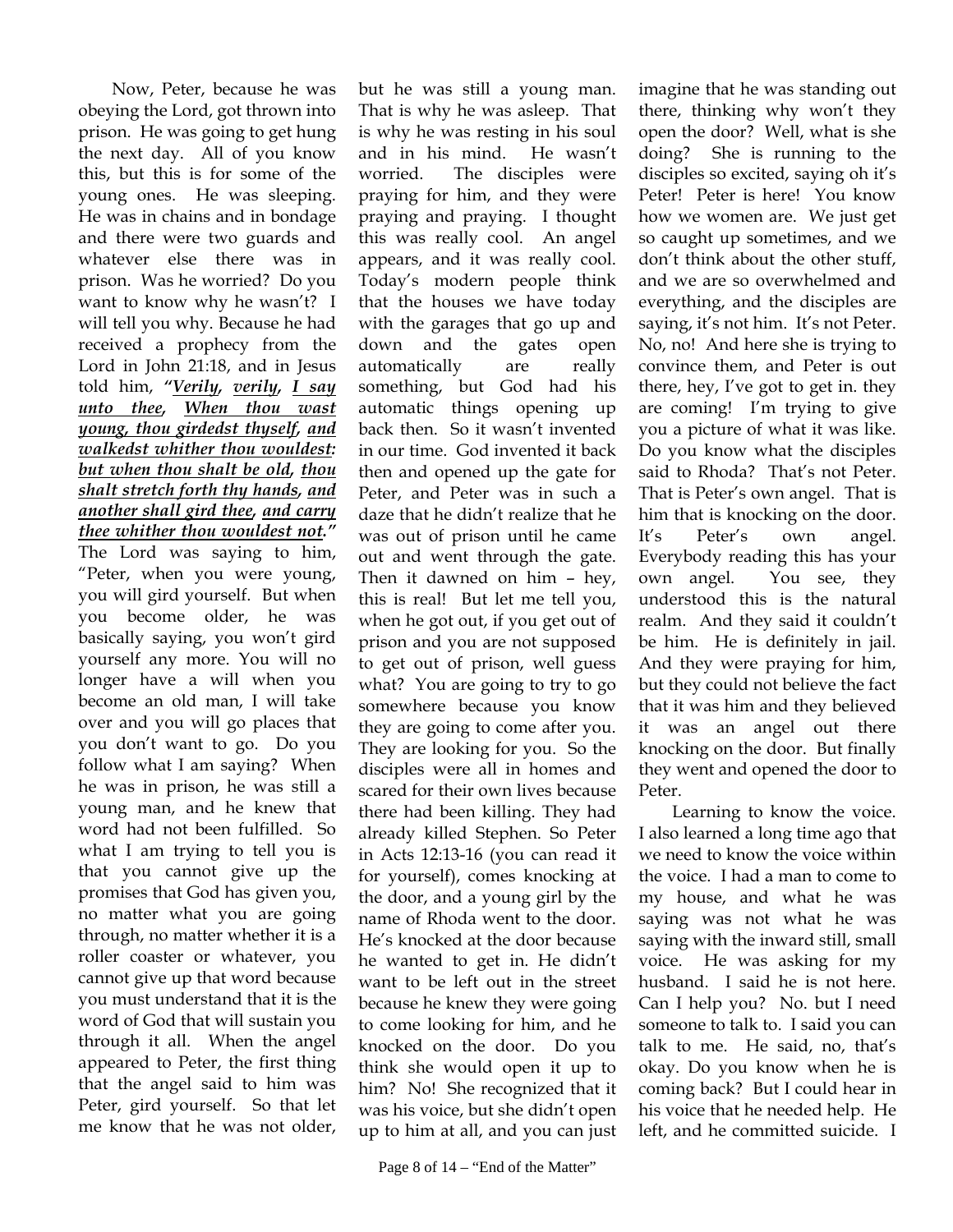will never forget that because the Lord said I want to teach you to listen to the voice within the voice of other people, because people put on a front, they put on a mask and sometimes they don't tell you because they are afraid of who they can talk to.

You can hear a cry within the voice of a person who is going through a hardship if you just tune in and learn to listen. The way you learn to know the voice of the Lord is by spending time with Him. As you spend time with Him, you will learn to know His voice. As you learn to know His voice, God tells you to do something and one of the things in the requirement is whatever He tells you to do, it does take faith. If it doesn't take faith, then you know that it is not His voice. Sometimes God speaks through other people, so be in tune with people out there, you might hear His voice.

Another thing is that when it is God, He will give you the confidence, and He will tell you to be strong because sometimes in what He requires you to do, you will get weak and tremble. You know, Saul said I have sinned against God but the reason I have sinned is because I fear men more than I fear God. You cannot fear your family more than you fear God. You cannot fear your friends more than you do God. You cannot fear your boss more than you do God. Whatever God is saying for you to do, just be obedient because a blessing is in store. Another way you can tell when He is speaking to you, He will always confirm it with His word. His word will be your strength, and that is what is going to get you through it, is His

Word. The Holy Spirit is the one who will guide and lead you. Also, wisdom comes in with it too.

Asking for the wisdom of God. Wisdom is for you to have in every situation of your life to know what to do in that situation. He always says ask for wisdom. Now, when God gives you wisdom, it will be gentle and peaceful. When your own mind is reasoning, you have no peace. Remember that. When the Holy Spirit is giving you the wisdom, it is always very gentle and always very peaceful. Sometimes God doesn't give you the answer right away for what He wants you to do, and you get all frustrated and you get all upset and then worry and fear also enters in, but you see, God also has a timing. There are times when He doesn't speak that I don't move. Or when He speaks, I move. I learned that a long time ago because the Father wants to be in everything that we do. He is the conductor, and so, therefore, He is conducting us. Why does He want us to come to a place that we have more respect for Him than ever, that we are more obedient of Him than ever? He does not want us to be like those in Noah's time where they were cut off because they disobeyed God. I want you to have the understanding more than anything else of the reward for your obedience. I cannot work out your salvation. I cannot do that for you. Every individual has to work out his own salvation in fear and trembling. Your own salvation is deliverance, healing, manifestation of God's glory and all that He is, body, the whole thing, healing, all of it ties into that. It says in 2Chronicles 7:14

that, *"If My people, which are called by My Name, shall humble themselves, and pray, and seek My Face, and turn from their wicked ways, then will I hear from heaven, and will forgive their sin, and will heal their land."* Is this not correct?

So it really has to start with His people even for our own country to come to the place where God wants it to come. I was really thinking about, well okay God, what is it you want to show us? I have something I want to read afterwards. What the Lord wants you to understand is, those who have obeyed Him, those who are the branch that is coming out of the root of Jesse. Christ himself obeyed the Father. That is why He had so much power. He respected the Father, even with His words. He respected the Father with His own mind, His own thoughts, and, therefore, it was a process that He had to go through, but then He had a mighty ministry and still has a mighty ministry through you and me and through those who are all over the world. There are different ones who are grasping this concept in different places. But the good news is, He said that every nation is going to come, and you are going to be an ensign. Isaiah 11:10-12 says, *"And in that day there shall be a root of Jesse, which shall stand for an ensign of the people; to it shall the Gentiles seek: and His rest shall be glorious. And it shall come to pass in that day, that the Lord shall set his hand again the second time to recover the remnant of His people, which shall be left, from Assyria, and from Egypt, and from Pathros, and from Cush, and from Elam,*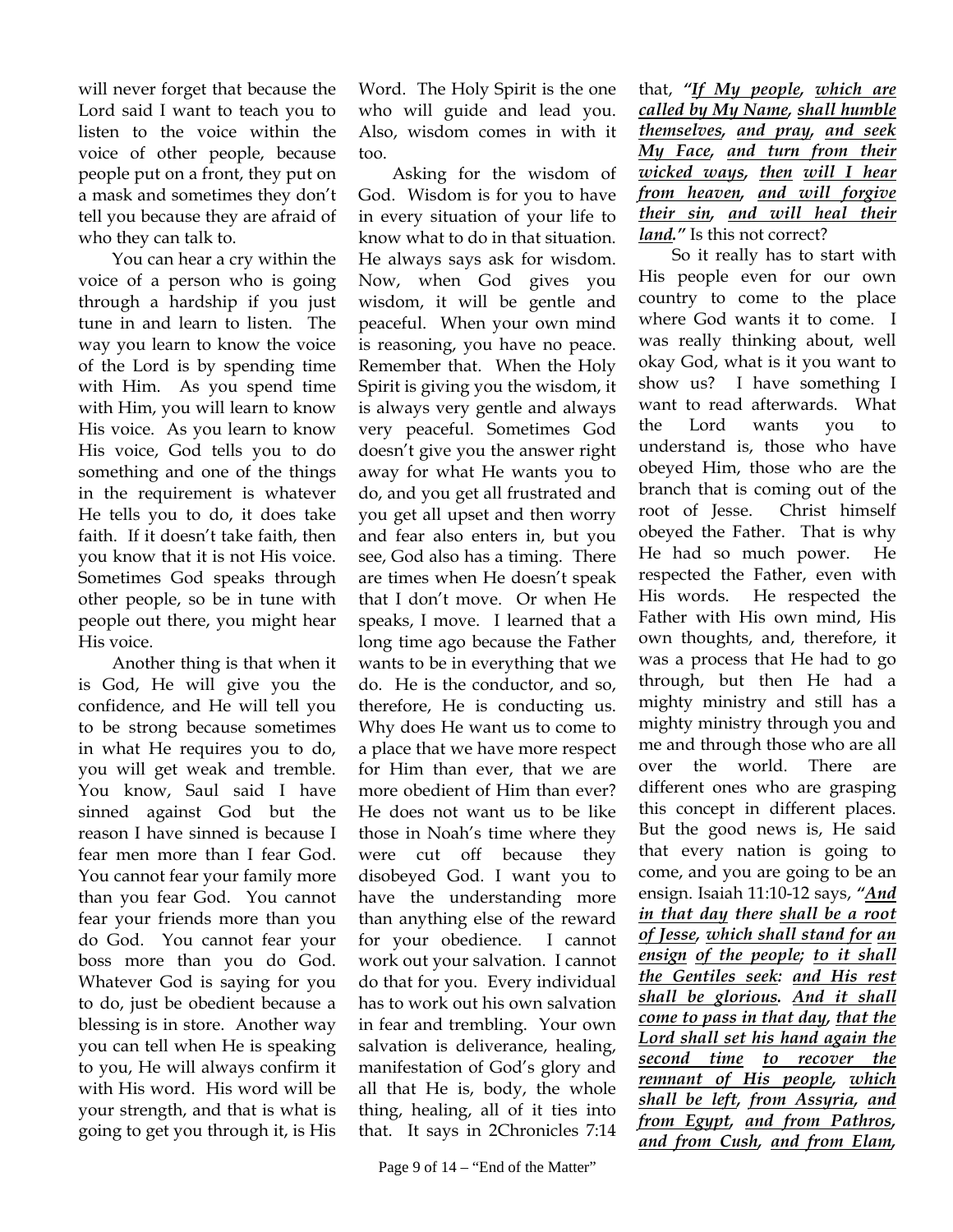*and from Shinar, and from Hamath, and from the islands of the sea. And He shall set up an ensign for the nations, and shall assemble the outcasts of Israel, and gather together the dispersed of Judah from the four corners of the earth."* Now, take that word ensign and look it up in the Greek and the Hebrew. Also, look it up in the dictionary. But you are like a sign. You are like a billboard sign. God has His own billboard sign – okay? What is going to happen is that they are going to see your rest because as you pursue the end result of going all the way – "he that endures to the end shall be saved."

All of it will be completed, whether it is healing in the body or deliverance. He is saying "he that endureth to the end shall be saved." So these are people with endurance. These are people who are walking with Christ, learning to obey the voice of the Lord, and so what happens is that these people come into such a glorious rest that they never come out of the Holy of Holies, they never come out of the rest of God. God has just taken over their soul. Their soul has been completely swallowed up in Him, and it is all Him, and they are resting, and their soul is in a rest. They really understand that the Sabbath was made for man. Christ is the Sabbath. Christ died so that you and I could have the Sabbath every day, rest for our soul. He will finally bring you to the place where there is nothing but the mind of Christ and no worries, and you will be such a sign because chaos will be so bad in the world, and they are going to look at you and say, what is it about these people? They are so

toward is becoming all spirit, going completely back to

different. They will see the glory of the Lord upon you. They are already seeing it. They are staring at you sometimes, but it is going to be a greater glory, a greater glory, a greater power, and it will enable you to be brought into more of that rest. That is what we do even now, even on that side (the invisible realm) and this side (the visible realm). God uses this group to bring many people into the rest in their soul. So they will be a sign to all generations. The point I am trying to get across to you – there are many ages and many generations even after the manifestation of the Christ and all of His glory in His soncompany that has overcome. There will be many generations after, but there will not be another group of people ever again. I want to say this again – there will not be another people ever again who will walk this path, and I have the word to prove it to you. In Joel chapter 2:2-3 it says, *"A day of darkness and of gloominess, a day of clouds and of thick darkness, as the morning spread upon the mountains: A GREAT PEOPLE AND STRONG; THERE HATH NOT BEEN EVER THE LIKE, NETHER SHALL THERE BE AFTER IT, EVEN TO THE YEARS OF MANY GENERATIONS. A fire devoureth before them; and behind them a flame burneth: the land is as the garden of Eden before them, and behind them a desolate wilderness; yea, and nothing shall escape them."* It says that there is a people. They are going toward the garden of Eden. What they are going

becoming all spirit. It says there is a fire behind them, so God is burning everything up because He doesn't want you to go back. When He starts burning up the bridges, you have nothing to go back to. The Word says they are going to be strong. Are you getting excited? Maybe if you are weak today, just say I am strong. Your strength will come from your union with Him. That is where your strength comes from, is your union with Him, no matter what you go through, that's going to be your strength, the Word and your union with Him, your relationship with Him, and you have to hold on to it, no matter what anybody is saying. That is the only thing that is going to get you through whatever it is you are going through. Not only that, it says that these people, there will never be a people like them again to all generations. Are you ready to shout? Are you ready to get excited? I am excited about this.

What really gets me also, is if you look at Isaiah 60:1-4 and also in verse 8, it says, *"Arise, shine; for thy light is come, and the Glory of the LORD is risen upon thee. For, behold, the darkness shall cover the earth, and gross darkness the people: but the LORD shall arise upon thee, and His Glory shall be seen upon thee. And the Gentiles shall come to thy light, and kings to the brightness of thy rising. Lift up thine eyes round about, and see: all they gather themselves together, they come to thee: thy sons shall come from far, and thy daughters shall be nursed…WHO ARE THESE THAT FLY AS A CLOUD, AND AS DOVES TO THEIR WINDOWS?"* I want you to get these scriptures out. They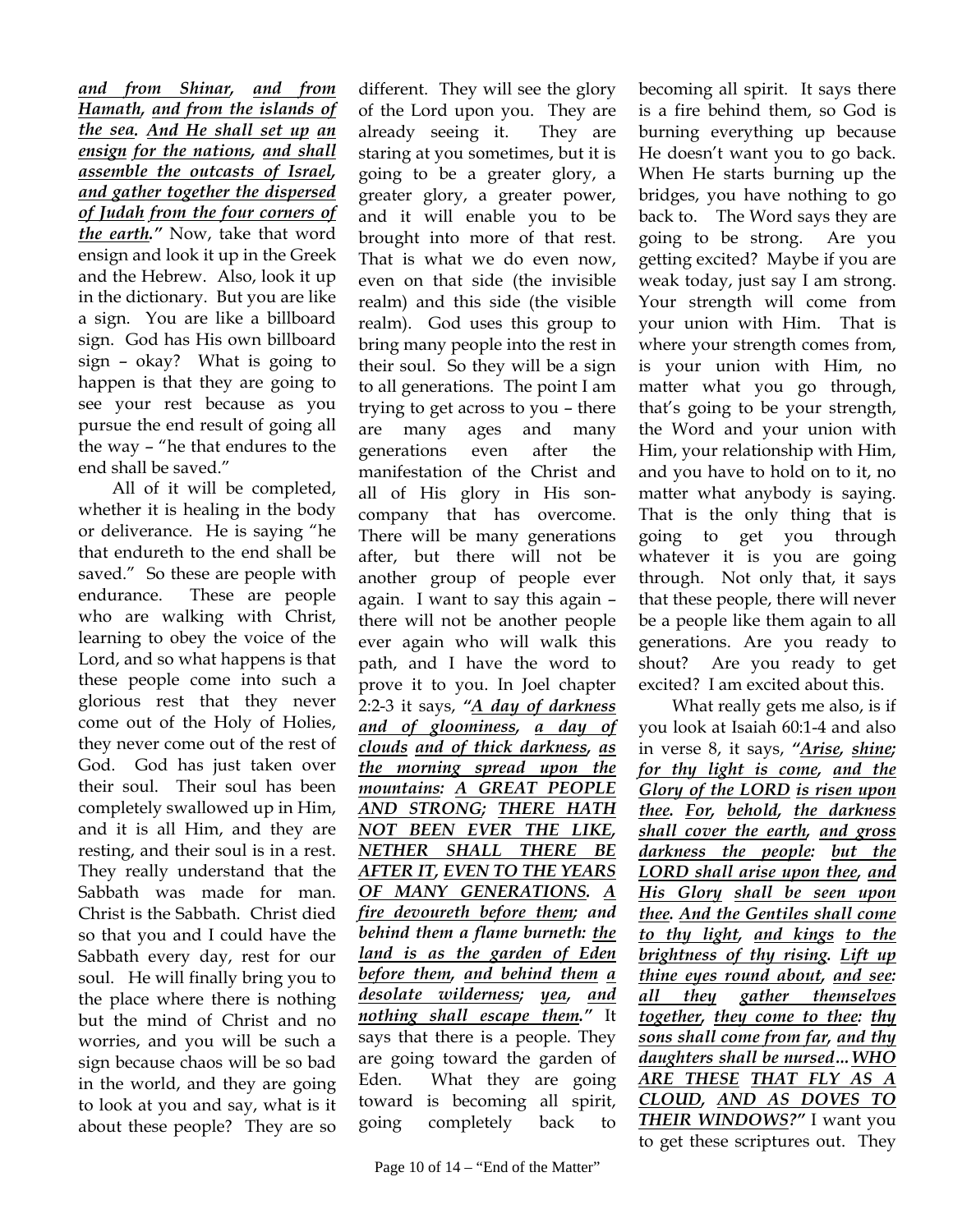are going to say, who are these people who fly like this? Who are they? They fly to the windows. These are people who are flying in the Spirit, and they are going to the windows of the soul of human beings, bringing them into a rest.

A dove is always a sign of peace, and it is bringing nothing but rest to the souls. It goes on down and it says that everybody persecuted these people, everybody that persecuted them, everyone that rejected them – they are going to have to come and bow down to the Christ that is in you. They are going to get a double portion for all the shame and the rejection that they have been through. They will see nothing but Christ himself, and they are going to bow down to the Christ that is in you and the Glory of the Lord. Isaiah 60:14-15 says, *"The sons also of them that afflicted thee shall come bending unto thee; and all they that despised thee shall bow themselves down at the soles of thy feet; and they shall call thee, The city of the LORD, The Zion of the Holy One of Israel. Whereas thou hast been forsaken and hated, so that no man went through thee, I will make thee an eternal excellency, a joy of many generations."*

 They are going to see all that God is. Now what really gets me – it is something else, it says you will have an excellence of joy, and this joy will be to all generations down through time, that wherever you go, you will bring joy. There will be people born after you, and you are still here, and they are looking at you because of this immortal body that you have taken on that new

body in Christ. Come on, hear what I am saying. The overcomers are waiting for this. They are really waiting on the other side. They are saying – Hey! Hey! Hurry up! Quit being stubborn, quit being dumb, quit being stupid, but come on. Why don't you start respecting God more than you ever have in your life? Why don't you start having more fear and respect and know that He means business by what He says? He knows everything that is going on in your life. You can't hide anything from Him. You can come here and pretend all you want, but He knows. Oh God this is good. We are going to go over this. I am going to take you to it in a minute. I just love it. They are going to see Christ and they are going to see the glory of God. The glory will bring repentance in their lives and change in their lives, and you will be the ministers all the way down through generations with an endless ministry, this endless ministry after the order of the Melchizedek priesthood, which has no end. Hebrews 7:3 and verses 13-16 talks about this priesthood, saying, *"Without father, without mother, without descent, having neither beginning of days, nor end of life; BUT MADE LIKE UNTO THE SON OF GOD; ABIDETH A PRIEST CONTINUALLY…For he of whom these things are spoken pertaineth to another tribe, of which no man gave attendance at the altar. For it is evident that our Lord sprang out of Juda; of which tribe Moses spake nothing concerning priesthood. And it is yet far more evident: for that after the similitude of Melchisedec there ariseth another priest, Who is made, not after the* 

Page 11 of 14 – "End of the Matter"

## *law of a carnal commandment, but after the power of an endless life."*

The Lord is going to bring a lot of ministers out of their positions. The Lord is sick and tired of some of the shepherds who do not have a heart after His people. You may be saying, when am I going to get to minister? Well, you are ministering already. The time is coming when you will minister all the time. You will be among the people, and they are going to come. There will be kings. There are already kings coming to us in the realm of the Spirit. They are going to say – look, there are the priests, there they are, those who respected God, those who feared Him and didn't give up, there they are. I don't know if you can picture this or not. What I am talking about is forever. So what kind of little stupid thing, temporal thing, is it that you cannot give up? How can you compare something eternal and temporary that you can't inherit? You can't compare it. So whatever you are going through, you cannot compare it with the Glory of the Lord that God says you will have if you will just obey Him and let Him have His way

 Now what I really got excited about, and this is really something, and I am going to read it, but it says in Isaiah 61:9 that, *"And their seed shall be known among the Gentiles, and their offspring among the people: all that see them shall acknowledge them, that they are the seed which the LORD hath blessed."* It says they are going to say, hey look, there goes So and So's son. Your children will be known by all nations. Oh,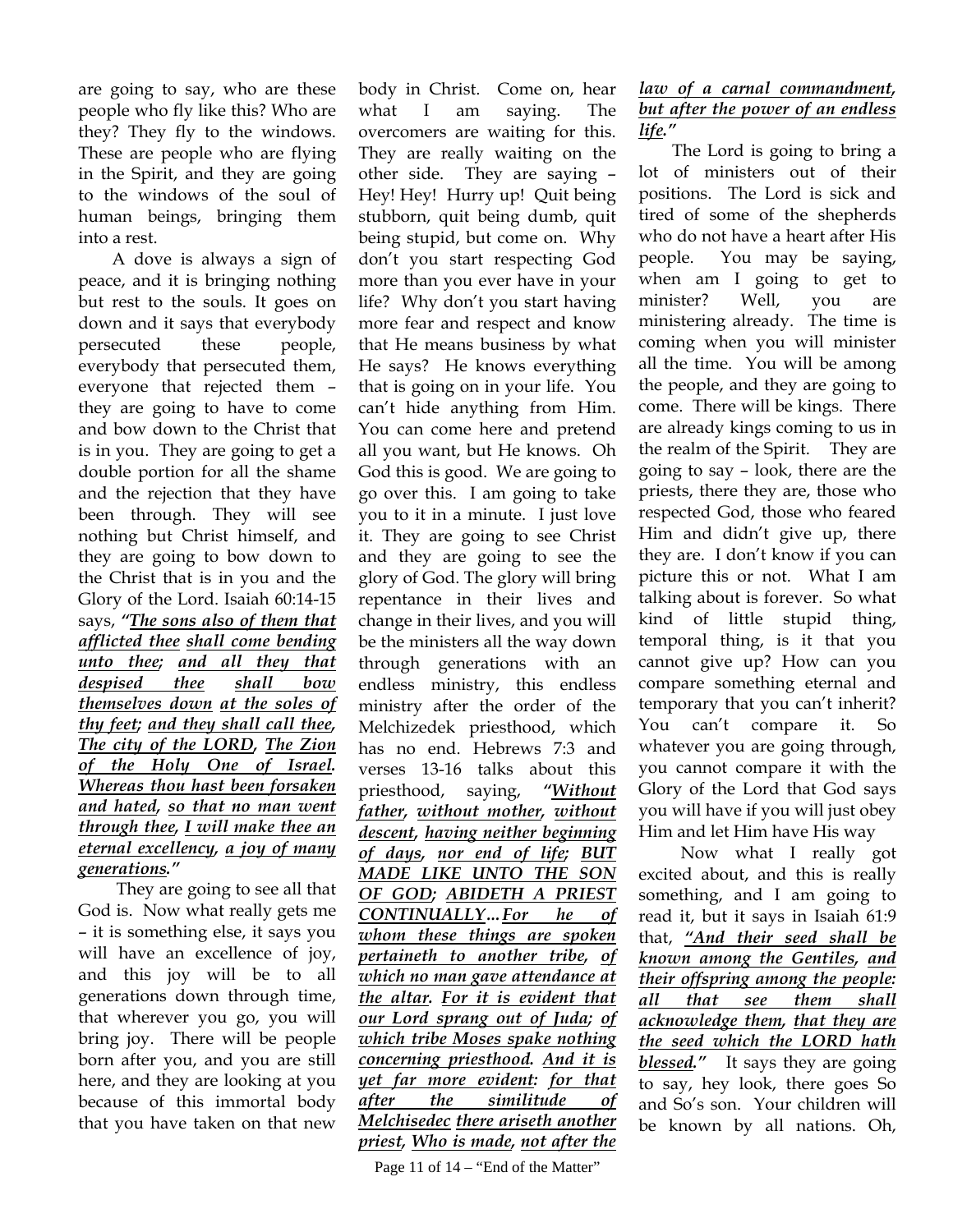that's So and So's son, or that's So and So's daughter. Not only will your children be known in the streets and among the people from generation to generation, and your obedience continues to bring blessings even down ten generations. It just keeps going! The Bible says that your seed will be known and that your offspring – their children, your grandchildren! Oh Lord, do you want to get up and do a jig right now? Do you want to do a dance with the Lord and shout with joy?

Don't you give up! Don't anybody give up! It just blows me away! I said, God, you are too much. Okay, I just want to give you real quick so you can read it for yourself, then I have one more to go, too. I quoted you Isaiah 11:10, that you would be an ensign, and they would seek His rest. They are going to seek His rest through you and that rest shall be glorious.

Isaiah 60:15 says, *"Whereas thou hast been forsaken and hated, so that no man went through thee, I will make thee an eternal* (forever) *excellency, a joy of many generations."* You will be **JOY** to many, many generations.

We are teaching on the importance of obeying the voice of the Lord. We are teaching on humility. We are teaching on fearing the Lord which means to respect Him and to obey Him. We are teaching on the benefit of what you come into after you really allow Him to have His way. You will have to get the tape because we cannot cover the whole thing. There is one more.

Then if you go down in Joel 2:2-11 (and you need to read all of

this for yourself), but verse 11 says, and this is the last one I want to bring up for your benefit. It says, *"And the LORD shall utter his voice before his army: for his camp is very great: for he is strong that executeth his word: for the day of the LORD is great and very terrible; and who can abide it?"*

Also in verse 2 of Joel chapter 2 it talks about, *"…a great people and a strong; there hath not been ever the like, neither shall be any more after it, even to the years of many generations."* So now you can see there will not be any more. That is the point I am trying to get across. There are not going to be any more after many generations.

You know, I would like to see everybody want this with their whole heart. Sometimes when you have heard so much and are not wanting it as much as you did, or you have gone through things and get discouraged. You need to read Hebrews 3:11-14, because you have to understand that if your heart has hardened, it is because of unbelief and disobedience. It doesn't harden except when you disobey. Through your disobeying, it hardens the heart. So always keep that channel clear between you and Him. When you make a mistake, get it right immediately and continue on with the flow with Him.

We were sharing with you the importance of being obedient and those who obey Him and go all the way, you will be in God's rest and never come out of it. You will be a sign to all the nations. Not only that, you will have excellency of joy, and this

joy will go down through the eternities. It is an eternal joy, and that eternal joy will go to all generations. Then also it goes on and it talks about the army of the Lord, that you are the army of the Lord, that is executing the word of God, that one corporate man, and they are the voice of the Lord, and they are uttering His voice throughout the land. This is what we have been doing.

This army is a people that no one is going to see duplicated after many generations. So, what God has given you is something that is eternal. What God is giving you is something that will be forever and throughout eternity will be a people who will be in the streets, and they are going to see you. I received an email from a brother that confirmed what God was giving us. We had sent him "The Keys of the Kingdom." He sent us back a prophecy given in 2003, and this prophecy is for God's sons, the overcomers, so it was confirming things that the Father has given us. In Ecclesiastes 12:13, it says, *"Let us hear the conclusion of the whole matter: Fear God, and keep his commandments: for this is the whole duty of man."* Actually, this scripture is the scripture for the entire Bible. *"Let us hear the conclusion of the whole matter…".* Now, the whole matter could be your financial situation. The whole matter could be the hurt and the pain in your soul. The whole matter could be deliverance that you need. The whole matter could be the healing that you are waiting for. But it is the conclusion of the whole, entire matter. No matter what area you are in, it is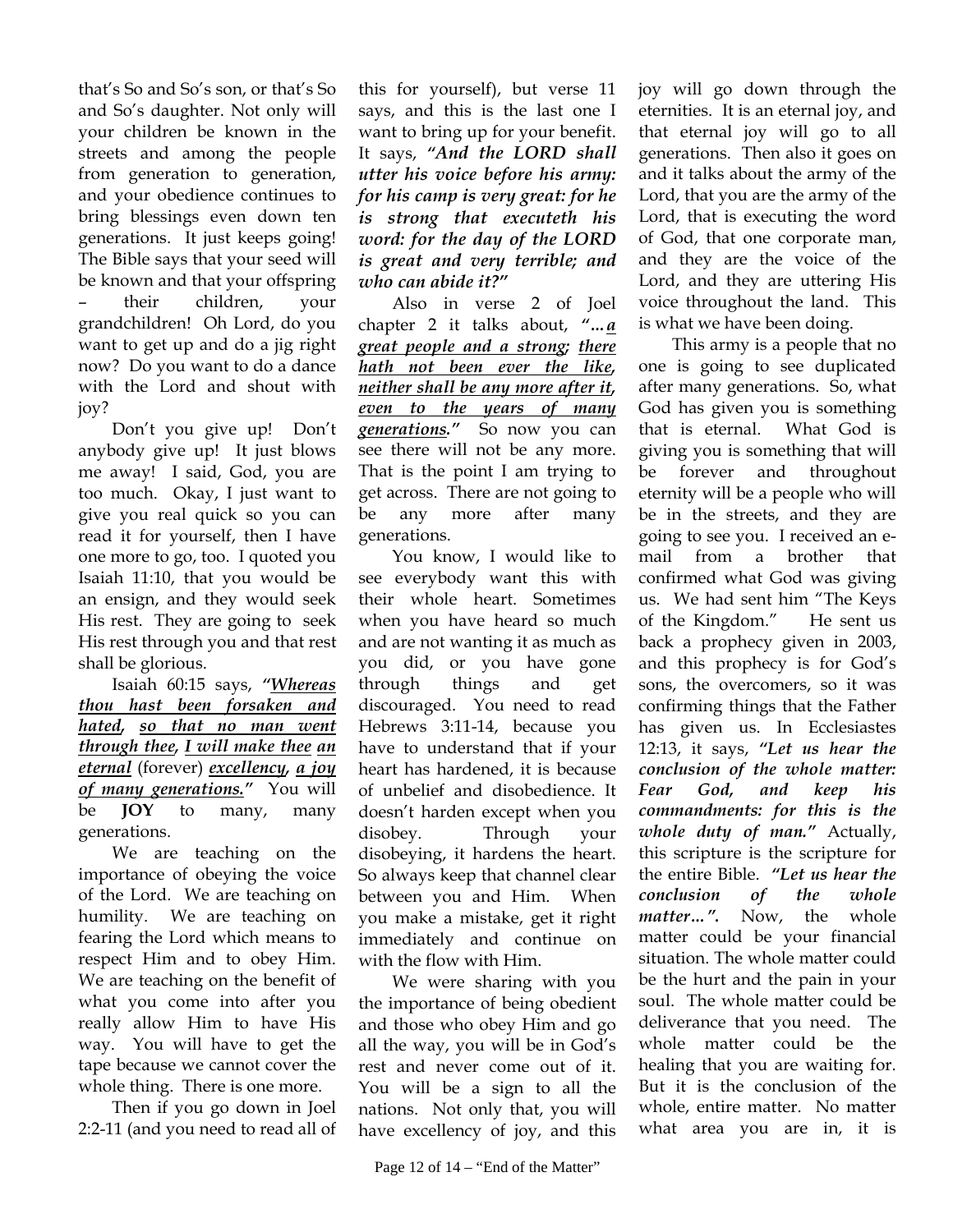requiring obedience and believing God and not letting go and holding on to the word.

It says**,** *"Let us hear the conclusion of the whole matter: Fear God…".* Basically, the conclusion of the entire Word is the fear of God, to respect Him as to who He is, and know that He is who He is and His word is true. The whole matter for you despite what matter you are going through and you want to give up, maybe the matter is in a financial situation.

In Malachi 3:8-9 it says God's people had robbed Him. It says, *"Will a man rob God? Yet ye have robbed Me. But ye say, Wherein have we robbed Thee? In tithes and offerings. Ye are cursed with a curse: for ye have robbed Me, even this whole nation."* So how did they rob Him? They didn't give the first fruits. My question is, when you get your check, does He get the first fruits, or do you pay your bills first and then give a little bit? Do you understand what I am saying? The first fruits of offering really could be yourself. It could be fruits of the spirit, it could be giving in any other way, but He does want the first fruit.

Healing is believing the Word and being obedient, not letting your heart harden in the situation that you are going through, no matter what, deliverance or whatever. He will fulfill what He has promised you and me if we trust Him. Fear God and keep His commandments. He has two commandments in the New Testament. Love the Lord with all thy heart, with all thy soul and with all thy body and love thy neighbor as thyself. And that

one, we have not accomplished completely yet. Okay? Not only that, it says for God shall bring every work into judgment, every secret thing whether it be good or whether it be evil. In the Amplified Bible, Ecclesiastes 12:13 says, *"All has been heard; the end of the matter is: Fear God [revere and worship Him, knowing that He is] and keep His commandments, for this is the whole of man [the full, original purpose of His creation,…".* So everybody wants to know what God's purpose is. Right here it is. Not only that, it goes on to say, *"***…***the object of God's providence, the root of character, the foundation of all happiness,…"* So the foundation of all happiness in your life and my life is to obey Him every second. It is really simple. We make it complicated.

## *"…of all happiness…"*, okay? "*the adjustment to all inharmonious circumstances and conditions under the sun] and the whole [duty] for every man."*this.

A lot of people say, well, what am I to do? Just respect God and obey Him. Trust and obey, there is no other way to be happy in Jesus, and that is the end of every matter in your life, no matter what the matter is, that is the end of the whole matter. If you don't get anything else, get that one. Also get what you are going to lose if you don't and what you have to gain.

I am going to read this e-mail quickly that a brother sent me. He got the "keys of the kingdom" that we ministered on, and he was very excited. He had to send this to us, the prophecy in 2003 that was given. He said the key to everything is yielding to Him and believing and in receiving. I am going to say that again – the key was in yielding and in believing and in receiving.

For though I was a man of flesh though my own human spirit was willing, it was too weak. (And that is how you are when you start out.) But the Spirit of my Father was not. (So the spirit of God is in you. Christ in you is not weak.) And he goes on. It says -- It wouldn't be through any talents or capabilities of the flesh that I possess. It was to be my receiving and yielding completely to Him by becoming one with the spirit of my Father, I could rise above every impossibility that would confront me on earth. It was when the Spirit of my Father came upon me that I was given wisdom. (Of course, we know the Spirit is rising up within us to give us wisdom and knowledge and understanding and counseling and righteous judgment.) All I had to do was to fully yield and receive to His Spirit that was always available to envelop me fully, completely and thus give me extreme power. When you become one I then took my Father's divine nature, becoming one with my Father, taking on His own nature. He gave me the strength to rise above any difficulties that I was presented with because that is when I could see things through the eyes of the spirit. Then, when I was able to see through my Father's eyes, when I did, the things of the world grew dim. The unlimited possibilities of the spirit being true, and I saw that all things were possible when propelled by the power of heaven. To do this